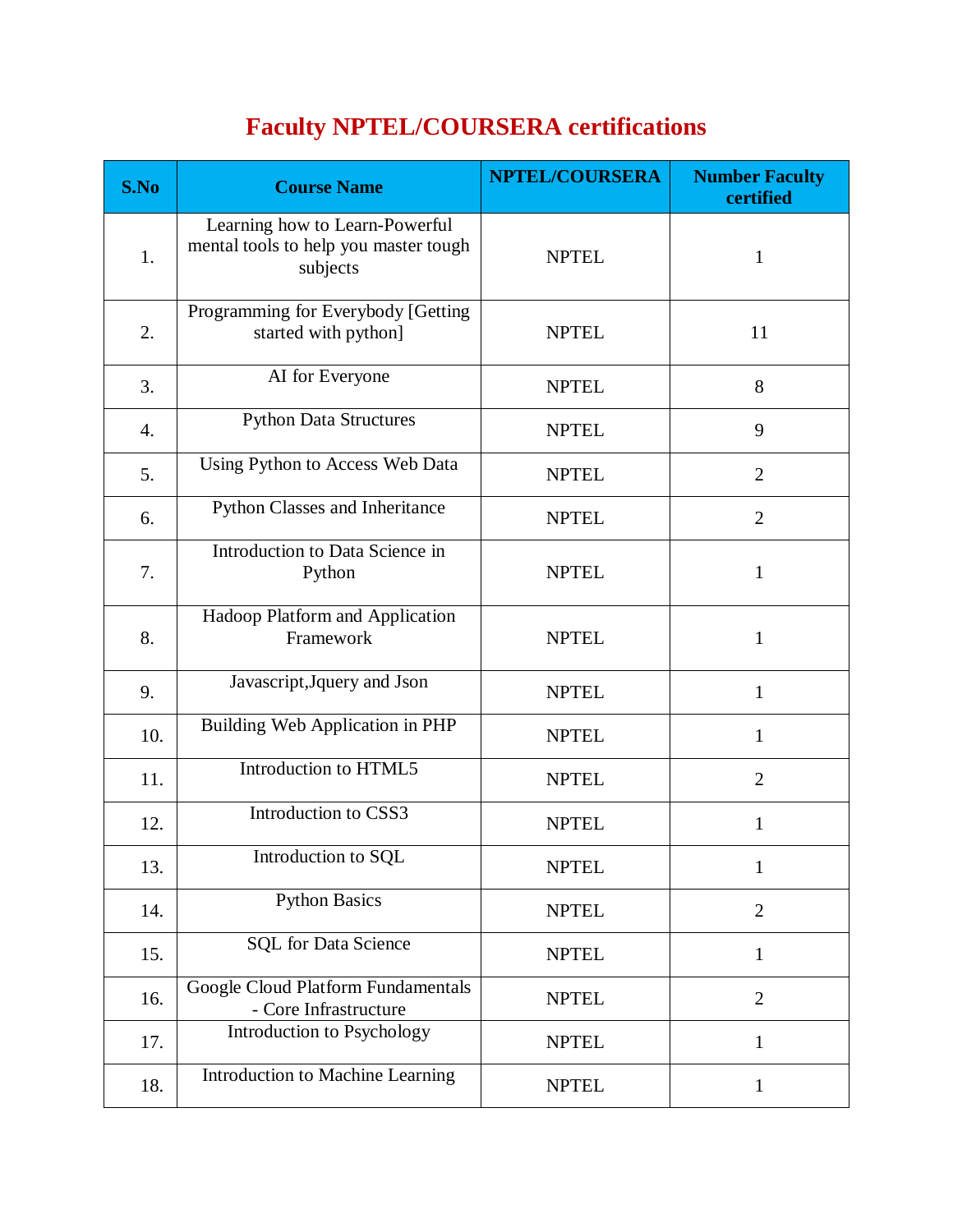| 19. | Machine Learning to for all                                            | <b>NPTEL</b>    | $\overline{2}$ |
|-----|------------------------------------------------------------------------|-----------------|----------------|
| 20. | Image Data Augmentation with Keras                                     | <b>NPTEL</b>    | $\mathbf{1}$   |
| 21. | Cloud Computing Basics [Cloud 101]                                     | <b>NPTEL</b>    | $\overline{2}$ |
| 22. | Neural Networks and Deep Learning                                      | <b>NPTEL</b>    | $\mathbf{1}$   |
| 23. | Build your First Android APP<br>[Project - Centered Course]            | <b>NPTEL</b>    | $\mathbf{1}$   |
| 24. | Exploring and Preparing your Data<br>with BigQuery                     | <b>NPTEL</b>    | $\mathbf{1}$   |
| 25. | G Suite Security                                                       | <b>NPTEL</b>    | $\mathbf{1}$   |
| 26. | The Science of well-Being                                              | <b>NPTEL</b>    | $\mathbf{1}$   |
| 27. | <b>Essential Google Cloud Infrastructure</b><br>- Core Services        | <b>NPTEL</b>    | 1              |
| 28. | Getting Started with AWS ML                                            | <b>NPTEL</b>    | $\mathbf{1}$   |
| 29. | Preparing for the Google Cloud<br><b>Associate Cloud Enginner Exam</b> | <b>NPTEL</b>    | $\mathbf{1}$   |
| 30. | <b>Essential Google Cloud Infrastructure</b><br>- Foundation           | <b>NPTEL</b>    | $\mathbf{1}$   |
| 31. | G Suite Mail Management                                                | <b>NPTEL</b>    | 1              |
| 32. | getting started with SAS visual<br>analytics                           | <b>NPTEL</b>    | 1              |
| 33. | Introduction to Big Data                                               | <b>NPTEL</b>    | $\mathbf{1}$   |
| 34. | AWS Fundamentals - Going Cloud<br>Native                               | <b>NPTEL</b>    | 1              |
| 35. | Fundamentals of Graphic Design                                         | <b>NPTEL</b>    | $\mathbf{1}$   |
| 36. | <b>Using Databases with Python</b>                                     | <b>NPTEL</b>    | $\mathbf{1}$   |
| 37. | Python Classes and Inheritance                                         | <b>NPTEL</b>    | $\overline{2}$ |
| 38. | Cloud Computing                                                        | <b>COURSERA</b> | $\overline{2}$ |
| 39. | <b>Introduction To Research</b>                                        | <b>COURSERA</b> | 5              |